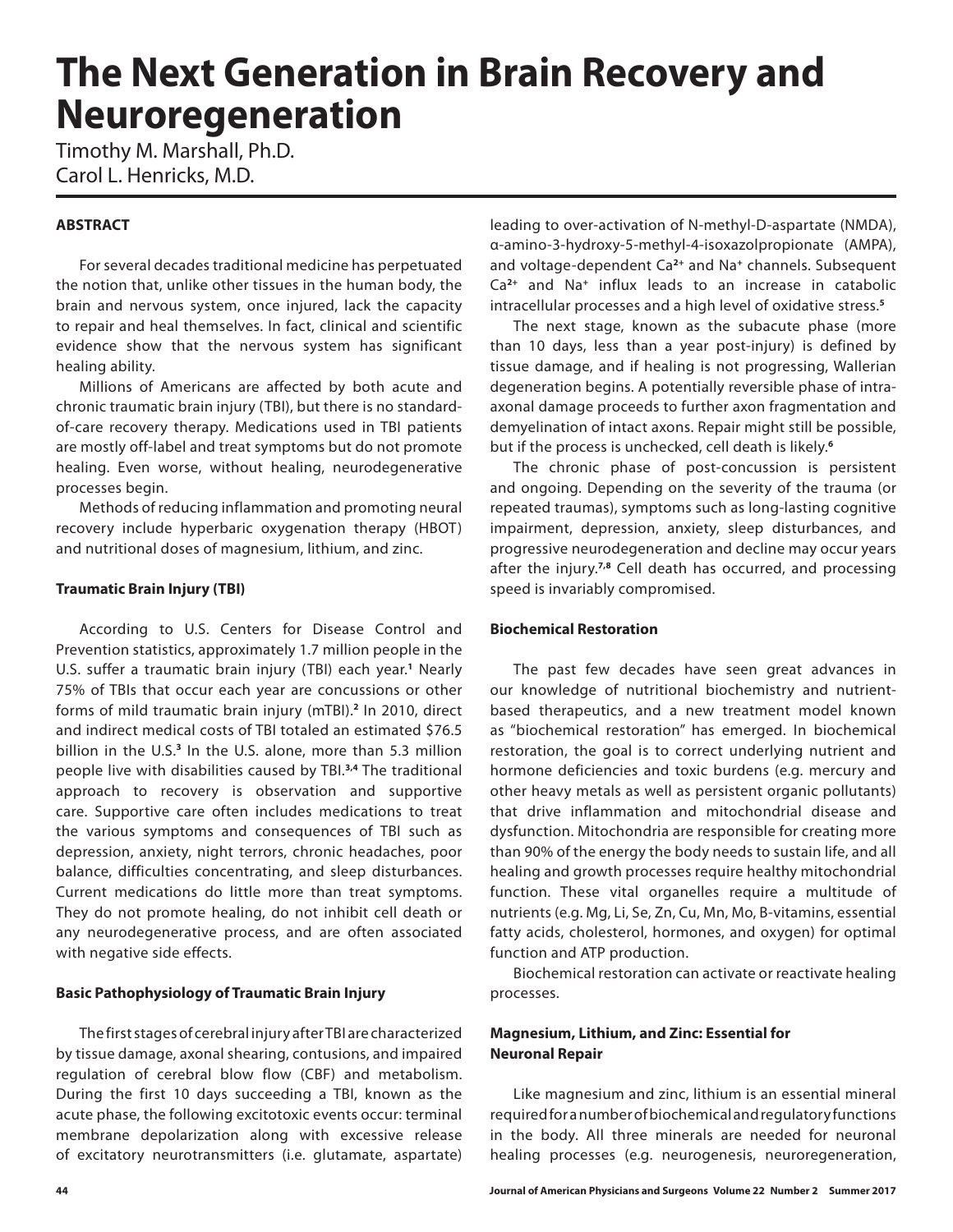reducing neuro-inflammation), and modulation of the body's excitatory NMDA receptor.**9-17** Magnesium and zinc are cofactors in more than 600 chemical reactions in the human body, while lithium has a wide range of nutritional effects that are intercorrelated with the functions of several enzymes, hormones, and vitamins, as well as with growth and transforming factors.**18-19**

Low doses of lithium were found to increase brain-derived neurotrophic factor (BDNF) expression in cortical neurons (10% at 0.02mM) and hippocampal neurons (28% and 14% at 0.02 mM and 0.2 mM, respectively). Extracellular BDNF of cortical neurons increased 30% at 0.02 mM and 428% at 0.2 mM, and in hippocampal neurons, BDNF increased 44% at 0.02 mM.**<sup>20</sup>**

Small, nutritional doses of lithium from 5-40 mg/d have been used since the 1970s to treat depression, anxiety, headaches, migraines, chronic pain, alcoholism, drug addiction, stroke, and autism, to halt or slow progression in Alzheimer disease, Parkinson disease, and amyotrophic lateral sclerosis (ALS), and to prevent suicide.**18,19** Nutritional deficiencies result from poor diet or lithium antagonists such as caffeine or alcohol, which promote the loss of many water soluble nutrients (e.g. lithium, magnesium, zinc, B-vitamins, and ascorbic acid).

Brain magnesium levels fall rapidly following the acute phase of a TBI, and replenishing levels to their normal values has been shown to prevent and reverse neurological injury.**14,15** Magnesium has also been shown to promote sciatic nerve regeneration**<sup>16</sup>** and rapid recovery from major depression.**<sup>17</sup>**

Zinc is needed for healthy brain function, and has been shown to possess anxiolytic and antidepressive effects similar to those of magnesium and lithium.**21,22** Like magnesium and lithium deficiency, zinc deficiency increases oxidative stress and contributes to general inflammation,**<sup>23</sup>** while zinc supplementation can reverse this. Other symptoms of zinc deficiency include mental lethargy, learning difficulties, delayed wound healing, low testosterone, and neurosensory disorders.**21,23** Zinc deficiency has been shown to impair hippocampal neurogenesis, while decreasing neuronal survival.**24-27** Supplementing with zinc during the acute and subacute phases of TBI also decreases the damaging effects of oxidative stress and inflammation.**23-28**

Molecular mechanisms are being elucidated.**<sup>29</sup>** One of lithium's beneficial effects resides in its ability to modulate the NMDA receptor. A large part of its wide-ranging action lies in its inhibition of the phosphorylating enzyme glycogen synthase kinase-3 (GSK3),**30,31** thereby protecting brain cells from a wide range of assaults, including oxidative stress, DNA damage, impairment of mitochondrial function, and excitotoxicity.**32,33** GSK3 regulates the functions of more than 100 proteins, many of which are involved in neuronal resilience. GSK3 also regulates the actions of more than 25 different transcription factors, exerting a large effect on the levels of proteins in neurons. Lithium increases resistance

to oxidative stress by reversing GSK3's inhibition of the antioxidant boosting, neuroprotective transcription factor Nrf2.**29,34**

Replenishing these nutrients is important in all phases of TBI, including the chronic phase, to prevent cell damage as well as to stimulate the healing process by increasing neural growth factors such as BDNF**<sup>20</sup>** and stem-cell mobilization.**35,36**

#### **Hyperbaric Oxygenation for Neurologic Recovery**

Hyperbaric oxygenation therapy (HBOT) involves breathing pure oxygen (100 v/v%) in a pressurized chamber. It is a well-established and effective treatment for decompression sickness, serious infections, inflammation, and wound healing. Many recent reports provide evidence for its effectiveness in promoting repair of neurologic injuries, whether traumatic or anoxic.**37-47**

HBOT at 1.5 atmospheres absolute (ATA) is a commonly used treatment pressure in outpatient clinics in the U.S. and has been used internationally. A treatment pressure of 1.5 ATA with 100% oxygen tremendously enhances the oxygen carrying capacity of blood, promotes healing, and has an excellent safety record.**37-40**

The minimal elevated pressure a patient can sense (about 1.3 ATA, depending on the rate of change) can induce an elevation in tissue oxygenation of 50% or more when the patient is breathing room air. This is important to recognize because "sham" treatment under such conditions has been used as a "placebo" in experimental trials, when in fact it is a low-dose treatment.

It has been said that over-oxygenation at pressures at or above 2.0 ATA can inhibit healing or even have toxicity. If so, HBOT above 2.0 ATA may be less effective than 1.3 ATA, explaining the "unexpected" improvements in control groups when 1.3 ATA was used for the control.**<sup>48</sup>** There is controversy about the optimal pressure to use. Dr. Paul Harch at Louisiana State University Health Sciences Center is working with the LSU Neurology Department to develop protocols for a variety of neurological conditions.

#### **Mechanism of Action of HBOT**

HBOT creates oxygen radicals, which stimulate healing mechanisms including production of neurotrophic growth factors**<sup>49</sup>** and vascular endothelial growth factor,**<sup>50</sup>** neural stem cell proliferation and mobilization,**51-54** and modification of gene expression.**<sup>50</sup>**

In a 2014 study, researchers at M.D. Anderson Cancer Center found that "HBOT not only increased antioxidant enzyme expression, such as Cu/Zn-superoxide dismutase, catalase, and glutathione peroxidase, but also significantly decreased pro-oxidant enzyme levels…thereby decreasing net oxygen radical production by means of negative feedback."**<sup>55</sup>** Note that free radicals have a hormetic effect, i.e. a biphasic response in which low levels stimulate beneficial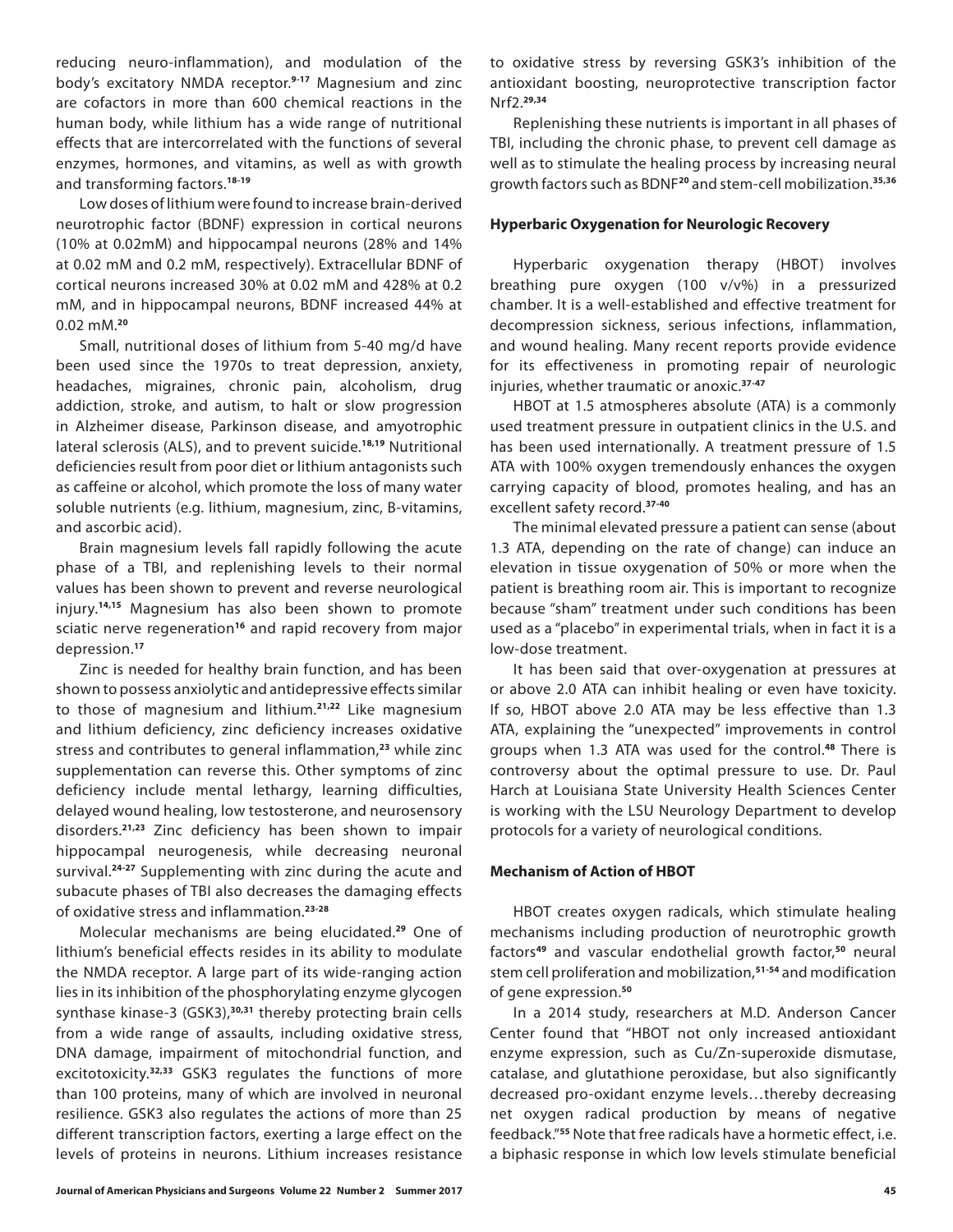processes and high levels are damaging.

HBOT improves cerebral plasticity, allowing the repair of chronically impaired brain functions and improved quality of life in mTBI patients with prolonged post-concussion syndrome and in post-stroke patients, years after the brain insult.**43,56**

HBOT has also been shown to inhibit NO-induced apoptosis (programmed cell death) via enhanced expression of heat shock protein**58** and the up-regulation of the antiapoptotic protein Bcl-2 (increasing the Bcl-2/Bax ratio) in degenerated human intervertebral disc cells.**<sup>59</sup>** Bcl-2 is localized to the outer membrane of mitochondria, where it plays an important role in promoting cellular survival and inhibiting the actions of pro-apoptotic proteins (e.g. Bax, Bak).

#### **Summary**

While there is currently no standard-of-care therapy that has been recognized to treat brain injury, which is too often considered hopeless, this could change with biochemical restoration therapy and hyperbaric oxygenation therapy (HBOT). These modalities have neuro-protective effects while promoting vital healing processes in the brain and nervous system in both acute and chronic phases.

Published research shows that these modalities have great potential. Much further research is needed to establish the most appropriate dosing and pressures.

**Timothy M. Marshall, Ph.D.,** is a holistic neurospecialist/pharmacologist and professor of chemistry and pharmacology in Tucson, Ariz. Contact: tmarshall73@gmail.com.

**Carol L. Henricks, M.D.,** practices neurology in Tucson, Ariz., and offers hyperbaric oxygenation therapy in neurologic conditions. Contact: clhmaxwell@aol.com.

**Disclosure:** Dr. Marshall's company NeuroLith Nutraceuticals LLC has developed nutritional supplements designed to enhance brain healing, based on research cited here; patents pending.

#### **REFERENCES**

- 1. Faul M, Xu L, Wald MM, Coronado VG. *Traumatic Brain Injury in the United States: Emergency Department Visits, Hospitalizations and Deaths 2002– 2006*. Atlanta, Ga.: Centers for Disease Control and Prevention, National Center for Injury Prevention and Control; 2010. Available at: https:// www.cdc.gov/traumaticbraininjury/pdf/blue\_book.pdf. Accessed May 15, 2017.
- 2. National Center for Injury Prevention and Control. *Report to Congress on Mild Traumatic Brain Injury in the United States: Steps to Prevent a Serious Public Health Problem.* Atlanta, Ga.: Centers for Disease Control and Prevention; 2003. Available at: https://www.cdc.gov/ traumaticbraininjury/pdf/mtbireport-a.pdf. Accessed May 15, 2017.
- 3. CDC. Traumatic Brain Injury & Concussion. Available at: https://www. cdc.gov/traumaticbraininjury/severe.html. Accessed May 15, 2017.
- 4. Thurman D, Alverson C, Dunn K, Guerrero J, Sniezek J. Traumatic brain injury in the United States: a public health perspective. *J Head Trauma Rehabil* 1999;14:602-615.
- 5. Werner C, Engelhard K. Pathophysiology of traumatic brain injury. *Br J Anaesth* 2007;99(1):4-9.
- 6. Armstrong RC, Mierzwa AJ, Marion CM, Sullivan GM. White matter involvement after TBI: clues to axon and myelin repair capacity. *Exp Neurol* 2016;275(Pt 3):328-333.
- 7. Fehily B, Fitzgerald M. Repeated mild traumatic brain injury: potential mechanisms of damage. *Cell Transplant* 2016 Aug 5. doi: 10.3727/096368916X692807. [Epub ahead of print].
- 8. Gardner RC, Yaffe K. Epidemiology of mild traumatic brain injury and neurodegenerative disease. *Mol Cell Neurosci* 2015;66(Pt B):75-80.
- 9. McIntosh TK, Vink R, Yamakami I, Faden AI. Magnesium protects against neurological deficit after brain injury. *Brain Res* 1989;482:252-260.
- 10. Vink R. Magnesium and brain trauma. *Magnes Trace Elem* 1991- 1992;10(1):1-10.
- 11. Heath DL, Vink R. Traumatic brain axonal injury produces sustained decline in intracellular free magnesium concentration. *Brain Res* 1996;738(1):150-153.
- 12. Heath DL, Vink R. Optimization of magnesium therapy after severe diffuse axonal brain injury in rats. *J Pharmacol Exp Ther* 1999;288(3):1311- 1316.
- 13. Vink R, Cernak I. Regulation of intracellular free magnesium in central nervous system injury. *Front Biosci* 2000;5:D656-D665.
- 14. Hoane MR, Knotts AA, Akstulewicz SL, Aquilano M, Means LW. The behavioral effects of magnesium therapy on recovery of function following bilateral anterior medial cortex lesions in the rat. *Brain Res Bull* 2003;60(1-2):105-114.
- 15. Hoane MR. Magnesium therapy and recovery of function in experimental models of brain injury and neurodegenerative disease. *Clin Calcium* 2004;14(8):65-70.
- 16. Pan HC, Sheu ML, Su HL, et al. Magnesium supplement promotes sciatic nerve regeneration and down-regulates inflammatory response. *Magnes Res* 2011;24(2):54-70.
- 17. Eby GA, Eby KL. Rapid recovery from major depression using magnesium treatment. *Med Hypotheses* 2006;67(2):362-370.
- 18. Marshall T. Lithium as a nutrient. *J Am Phys Surg* 2015;20:104-109.
- 19. Schrauzer GN. Lithium: occurrence, dietary intakes, nutritional essentiality. *J Am Coll Nutr* 2002;21(1):14-21.
- 20. De-Paula VJ, Gattaz WF, Forlenza OV. Long-term lithium treatment increases intracellular and extracellular brain-derived neurotrophic factor (BDNF) in cortical and hippocampal neurons at subtherapeutic concentrations. *Bipolar Disord* 2016;18(8):692-695.
- 21. Prasad AS. Zinc: an overview. *Nutrition* 1995;11(1 Suppl):93-99.
- 22. Młyniec K, Davies CL, de Agüero Sánchez IG, et al. Essential elements in depression and anxiety. Part I. *Pharmacol Rep* 2014;66(4):534-544.
- 23. Krebs NF, Miller LV, Hambidge KM. Zinc deficiency in infants and children: a review of its complex and synergistic interactions. *Paediatr Int Child Health* 2014;34(4):279-288.
- 24. Corniola RS, Tassabehji NM, Hare J, Sharma G, Levenson CW. Zinc deficiency impairs neuronal precursor cell proliferation and induces apoptosis via p53-mediated mechanisms. *Brain Res* 2008;1237:52-61.
- 25. Gao HL, Zheng W, Xin N, et al. Zinc deficiency reduces neurogenesis accompanied by neuronal apoptosis through caspase-dependent and -independent signaling pathways. *Neurotox Res* 2009;16(4):416-425.
- 26. Suh SW, Won SJ, Hamby AM, et al. Decreased brain zinc availability reduces hippocampal neurogenesis in mice and rats. *J Cereb Blood Flow Metab* 2009;29(9):1579-1588.
- 27. Pfaender S, Föhr K, Lutz AK, et al. Cellular zinc homeostasis contributes to neuronal differentiation in human induced pluripotent stem cells. *Neural Plast* 2016 (2016), article ID 3760702. doi:10.1155/2016/3760702.
- 28. Cope EC, Morris DR, Scrimgeour AG, Van Landingham JW, Levenson CW. Zinc supplementation provides behavioral resiliency in a rat model of traumatic brain injury. *Physiol Behav* 2011;104(5):942-947.
- 29. Jope RS, Nemeroff CB. Lithium to the rescue. *Cerebrum* 2016;2016. pii: cer-02-16. Available at: https://www.ncbi.nlm.nih.gov/pmc/articles/ PMC4938258/. Accessed May 16, 2017.
- 30. Jope RS, Bijur GN. Mood stabilizers, glycogen synthase kinase-3β and cell survival. *Mol Psych* 2002;7(Suppl 1):S35–S45.
- 31. Klein PS, Melton DA. A molecular mechanism for the effect of lithium on development. *Proc Natl Acad Sci USA* 1996;93:8455–8459.
- 32. Beurel E, Jope RS. The paradoxical pro and anti-apoptotic actions of GSK3 in the intrinsic and extrinsic apoptosis signaling pathways. *Prog Neurobiol* 2006;79:173–189.
- 33. Hanson ND, Nemeroff CB, Owens MJ. Lithium, but not fluoxetine or the corticotropin-releasing factor receptor 1 receptor antagonist R121919, increases cell proliferation in the adult dentate gyrus. *J Pharmacol Exp Ther* 2011;337:180–186.